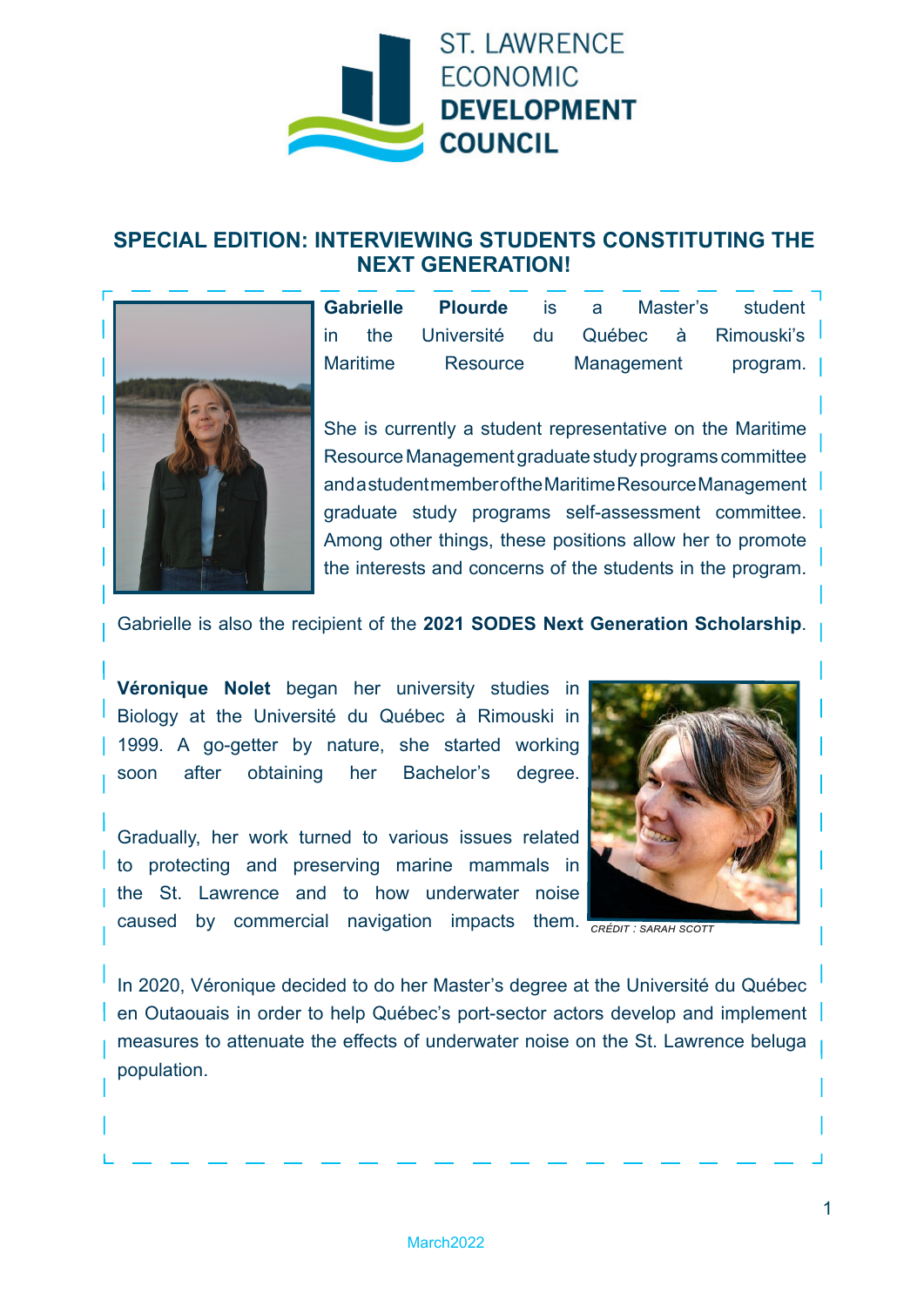

**In fall 2021, you submitted a research project for the 2021 SODES Next Generation Scholarship. Could you briefly outline it for us?**

**Gabrielle :** First off, it's important to understand that crab and lobster processing activities generate significant amounts of processing residues, including co-products such as the crustaceans' shells and body fluids.

Currently, these residues are primarily landfilled or given to farmers to spread on their fields. This waste management method is not ideal, given the high economic and environmental costs it entails. It is sub-optimal since these coproducts can be made into value-added products, potentially turning this source of spending into a source of additional income for processors. This research project seeks to illustrate the technical and economic benefits of processing crab and lobster co-products in Gaspésie and includes sensitivity analyses.

The study will make it possible to create a new decision-making tool for the processors concerned by this investment project. The methodological approach we have chosen is a series of semi-structured interviews with Gaspésie processors aimed at identifying various managerial

issues. This qualitative component of the project will enable us to validate risk levels identified in a prior literature review. Secondary process design-related data will also be collected from the study's partner, Merinov, and cross-referenced with the data gathered in the literature review and the interviews.

**Véronique :** Yes! It's really wonderful that you give students working on a marine sector-related project the opportunity to take things further, in addition to giving them visibility.

The purpose of my research project is to begin deliberations on potential roles that ports could play in supporting and implementing management measures aimed at reducing the impact of shipgenerated underwater noise on the St. Lawrence Estuary beluga population.

Given the role Canadian Port Authorities (CPA) located in Québec play among Québec maritime-sector actors, my project will focus primarily on CPA activities, although I will also look at ports located in the beluga's summer habitat.

My project seeks to determine whether measures aimed at reducing shipgenerated underwater noise in beluga habitats exist and, if so, how they can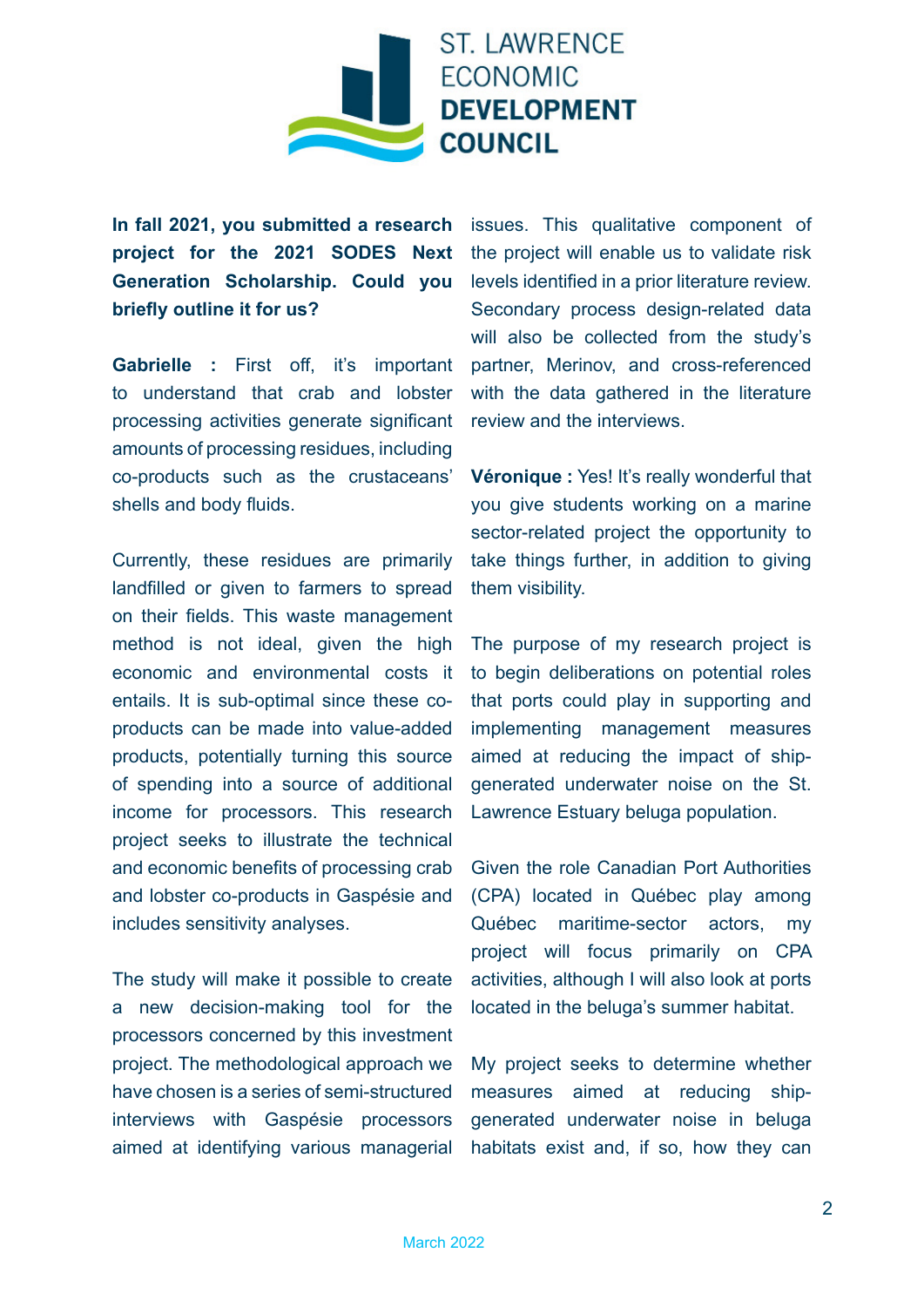

take ship operators' operational reality into account, as is currently the case, as well as ports' operational, regulatory and commercial realities.

This academic project falls under a research initiative funded over 5 years (2018-2023) by the Ministère des Forêts, de la Faune et des Parcs. A terrific multidisciplinary team has formed in recent years at the Université du Québec en Outaouais under the supervision of Professor Clément Chion. Various projects are associated with this team, always aimed at reducing the impact of commercial ship traffic and other watercraft (mainly recreational boaters, ferries and whale-watching boats) on the St. Lawrence beluga population.

## **What concrete contribution can your research project make to maritime industry stakeholders?**

**Gabrielle :** This project is important for the maritime sector since it constitutes another step towards implementing an incomegenerating process for the processing industry. By processing co-products into value-added products for human and animal consumption, processors will gain access to a new market sector.

Further, considering the role this

industry plays in the region's economic development and the interdependence of the different links in the seafood value chain, developing these co-products could prove both environmentally and economically relevant. In fact, this project could lead to investments in plant **infrastructures** 

Finally, diverting these co-products from landfill sites would improve the processing sector's environmental performance, thereby constituting responsible maritime economic development.

**Véronique :** Commercial shipping is the main source of low-frequency anthropogenic noise in the maritime sector. Consequently, any increase in shipping traffic, on a regional or global scale, has the potential to significantly disturb the acoustic (sound) environment of aquatic species already perturbed for various other reasons (contaminants, lower numbers, prey availability and quality, habitat degradation and loss, etc.).

My project entails undertaking a deliberation process to ensure that as many stakeholders as possible are included in the search for and implementation of mitigating measures aimed at reducing ship-generated underwater noise.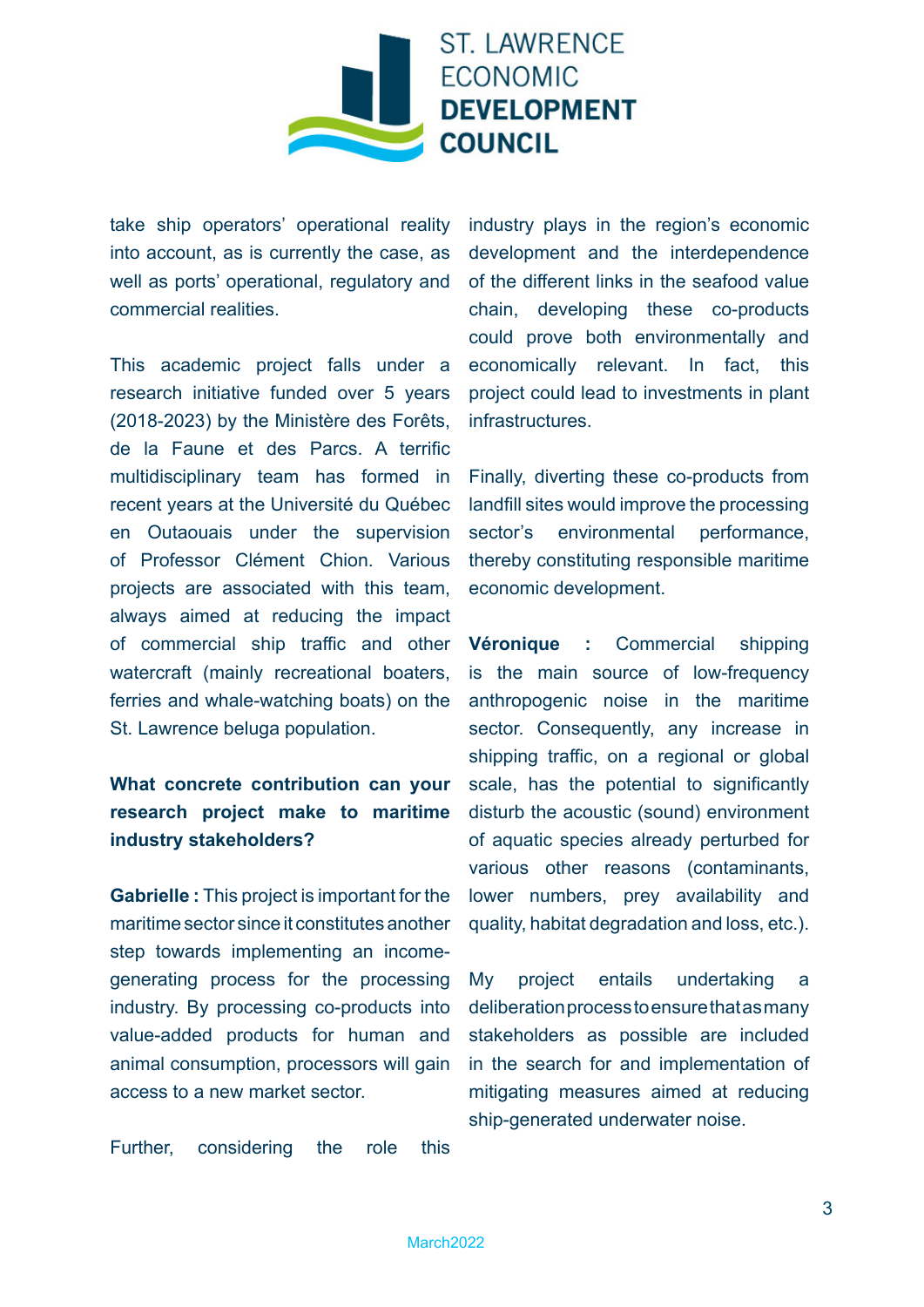

Due, in great part, to Green Marine's environmental certification program, Québec's port actors are well aware of the underwater noise issue, which is gaining ground in terms of relative importance. I hope that my project will allow us to chart a course to help Québec port actors determine how they can play a bigger role in the efforts made to reduce the impact of underwater noise on the beluga.

## **Where does your interest in the maritime sector come from?**

**Gabrielle :** Since I grew up in the Eastern Townships, my contact with the St. Lawrence River was limited to special occasions, like the holidays. Back then, I had no idea that the River played such a strategic, essential role in my daily life, for example, in terms of bringing me consumer goods.

Last year, when I moved to Trois-Pistoles, where I can see an impressive number of ships on the River every day, I began to get seriously interested in this industry. I learned about piloting ships and the strategic role the region had played since colonization, basically many chapters of history that allow us to better understand the St. Lawrence's importance today. I consider this knowledge essential, given how much we depend on imports.

Personally, I make sure to share the knowledge I've acquired with my friends and family when they come to visit. However, I think the maritime sector would benefit from Quebeckers being more aware of the important role the St. Lawrence plays in their daily lives.

I chose to sign up for a Master's degree in Maritime Resource Management after reading an article explaining that the vast majority of products from fishing in Québec were exported and that we consume imported products of lower quality. A number of factors account for this situation. I chose to devote my two years at the Master's level to studying maritime resource management to understand the different approaches that could change attitudes and habits both in the industry and among consumers.

**Véronique :** Although I'm currently a full-time student at the Master's level at Université du Québec en Outaouais, I have many years of work experience under my belt! I'm not a young student…

My fascination with the maritime sector goes back to my early twenties, when I was studying Marine Biology at Université du Québec à Rimouski. I was especially attracted to and intrigued by lighthouses – how they work - and the mythical job of